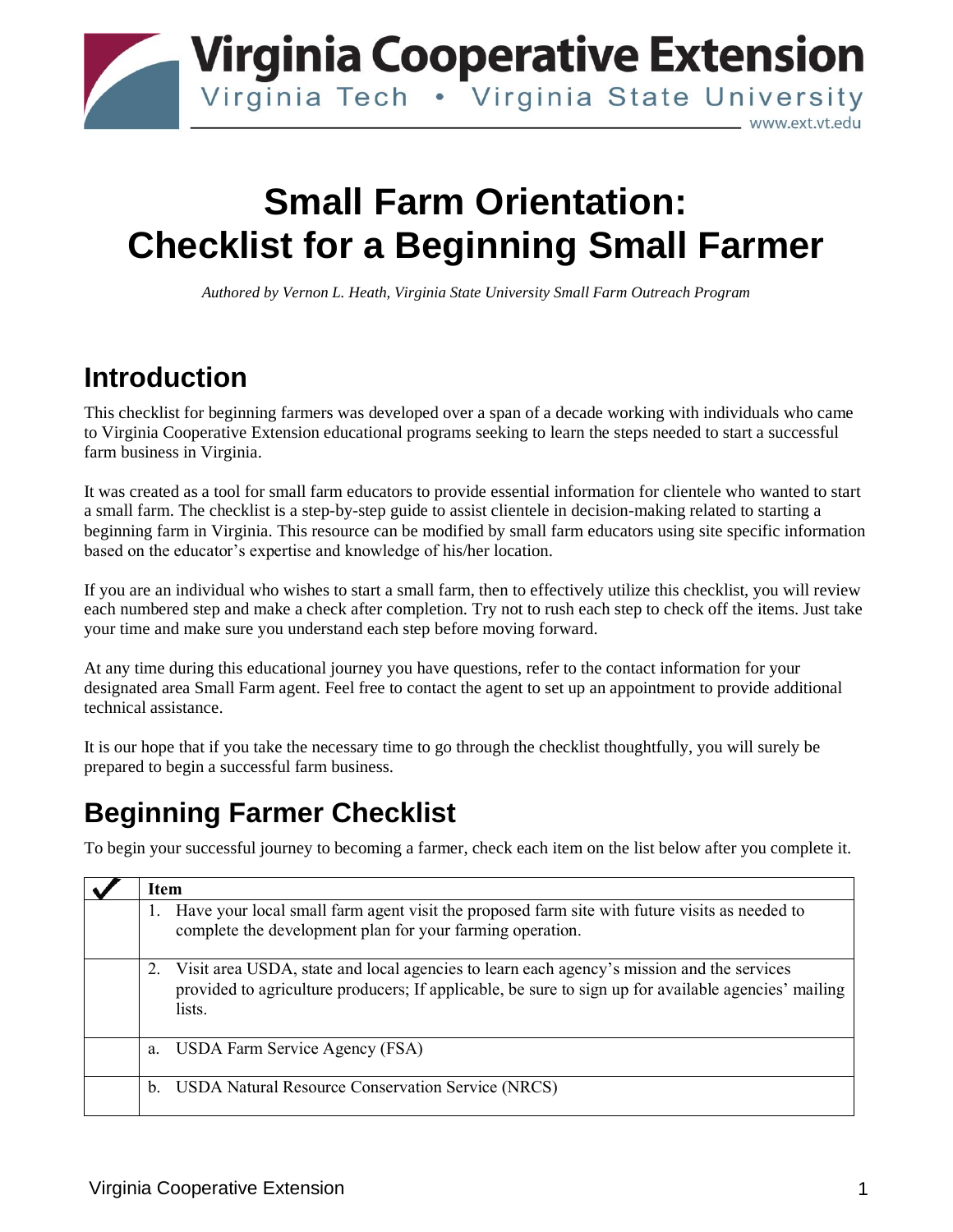| $\mathbf{c}$ . | <b>USDA Rural Development (RD)</b>                                                                                                                                                   |
|----------------|--------------------------------------------------------------------------------------------------------------------------------------------------------------------------------------|
| d.             | US Forest Service (FS)                                                                                                                                                               |
| e.             | <b>USDA Risk Management Agency (RMA)</b>                                                                                                                                             |
| f.             | Virginia Association of Soil and Water Conservation District (SWCD)                                                                                                                  |
| g.             | Virginia Department of Agriculture and Consumer Services (VDACS)                                                                                                                     |
| h.             | Virginia Department of Conservation and Recreation (DCR)                                                                                                                             |
| i.             | Virginia Department of Forestry (DOF)                                                                                                                                                |
| $\mathbf{j}$ . | Virginia Cooperative Extension (VCE)                                                                                                                                                 |
| 3.             | Learn what services your state land-grant institutions (Virginia State University and Virginia<br>Tech) can provide directly to your farming operation.                              |
| 4.             | Contact other local farmers to obtain names of local farm tax preparers; Select one and visit to<br>discuss farm tax laws and policies.                                              |
|                | 5. Visit an existing local farm.                                                                                                                                                     |
| 6.             | Obtain farm identification numbers.                                                                                                                                                  |
| a.             | Sales Tax number                                                                                                                                                                     |
| $\mathbf{b}$ . | Employers Tax number                                                                                                                                                                 |
| c.             | USDA Farm Service Agency & other Farm Program numbers                                                                                                                                |
| 7.             | Complete a farm site plan; Identify where each farm enterprise and buildings will be located.                                                                                        |
|                | 8. Have your small farm agent assist you in developing a resource list of the federal, state and local<br>agency personnel contacts that can help you with your on-farm enterprises. |
| 9.             | Complete the farm planning process for each enterprise (production, marketing and financial<br>plans).                                                                               |
|                | 10. Establish your farm legal structure (sole proprietorship, partnership, corporation or cooperative).                                                                              |
|                | 11. Register your farm business; Obtain local, state and federal business certificates, permits and<br>licenses.                                                                     |
|                | 12. Obtain farm insurance; Review your existing insurance policy needs with a local agency.                                                                                          |
|                | 13. Establish your labor needs; Identify all labor responsibilities; Decide if you will hire labor; Be<br>certain to follow all federal, state and local labor laws and policies.    |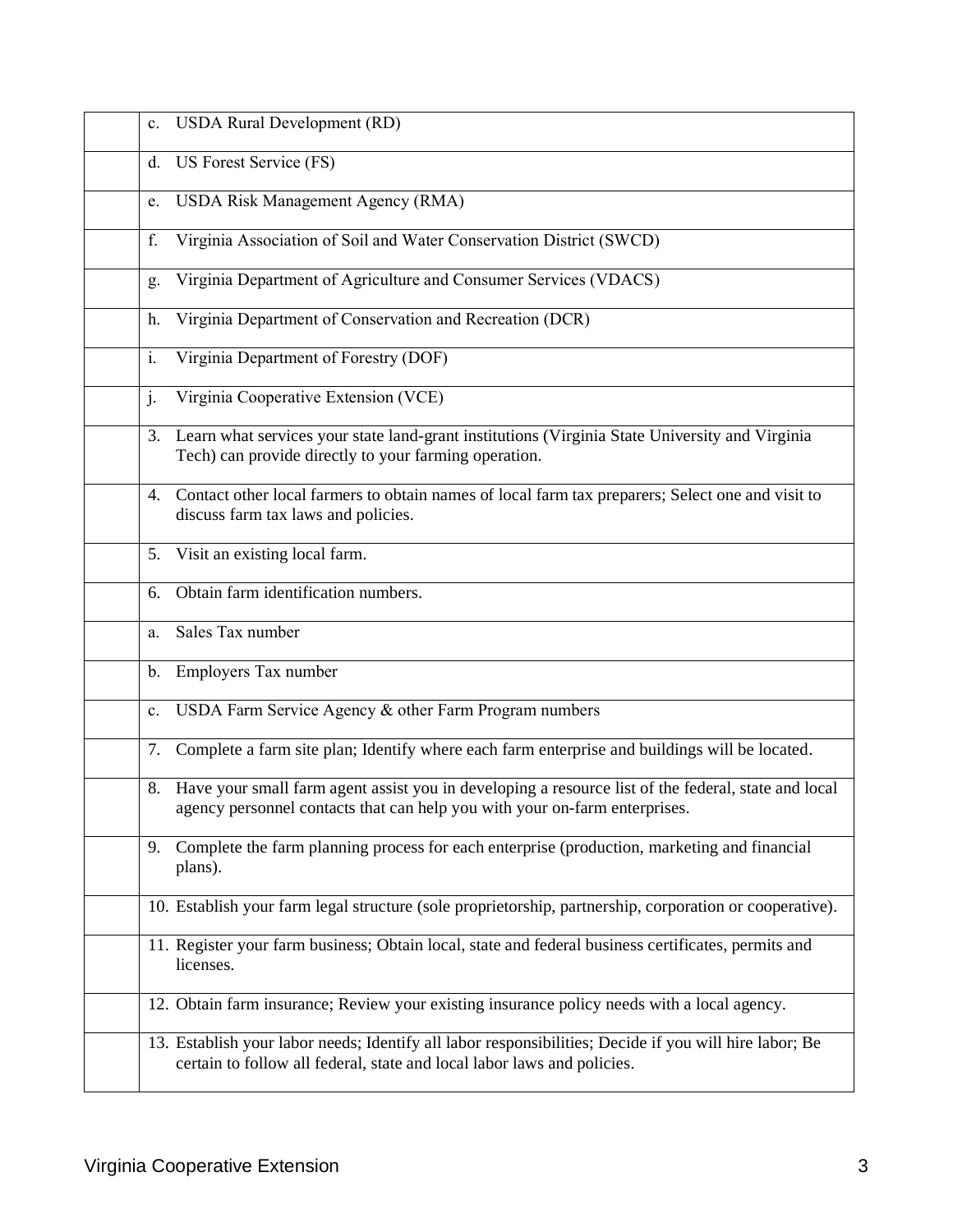| 14. Set up a farm record and accounting system.                                                                                                                                 |
|---------------------------------------------------------------------------------------------------------------------------------------------------------------------------------|
| 15. Stay abreast of current farming technology by attending local, state and national educational<br>farming programs.                                                          |
| 16. Keep your local, state and federal legislators and area political officials aware of your farming<br>needs and how new laws and policies may impact your farming operation. |
| 17. Become active in local, state and national farming organizations.                                                                                                           |

## **Helpful resources**

### **Business**

#### **Planning**

Virginia's Business One Stop<http://www.bos.virginia.gov/> Farm Business Plan Examples: https://smallfarms.cornell.edu/guide/12-business-plans USDA Beginning Farmer Steps<https://newfarmers.usda.gov/first-steps> USDA New Farmers Discovery Tool<https://newfarmers.usda.gov/discovery> USDA Getting Started for New Farmers<https://newfarmers.usda.gov/new-farmers> Starting a Small Farm in Virginia<https://www.vdacs.virginia.gov/agriculture-start-a-farm.shtml>

#### **Taxes**

Virginia Retail Sales and Use Tax Regulations<https://www.pubs.ext.vt.edu/AAEC/AAEC-159/AAEC-159.html> Sales Tax<https://www.tax.virginia.gov/retail-sales-and-use-tax> Employers Tax<https://www.tax.virginia.gov/withholding-tax> Farm Tax Preparation<https://nesfp.org/resources/farm-tax-preparation>

#### **Labor**

Introduction to Labor Issues for Beginning Farmers [https://www.pubs.ext.vt.edu/content/dam/pubs\\_ext\\_vt\\_edu/AEE/AEE-106/AEE-106-PDF.pdf](https://www.pubs.ext.vt.edu/content/dam/pubs_ext_vt_edu/AEE/AEE-106/AEE-106-PDF.pdf)

#### **Insurance and Regulations**

Questions to Ask when comparing insurance coverage <https://www.pubs.ext.vt.edu/CV/CV-19/CV-19.html> How Much Liability Insurance Coverage Should I Have? [https://www.pubs.ext.vt.edu/CV/CV-17/CV-](https://www.pubs.ext.vt.edu/CV/CV-17/CV-17.html)[17.html](https://www.pubs.ext.vt.edu/CV/CV-17/CV-17.html)

Workers' Compensation & Vendor Liability for Farmers' Market Owners and Operators: <https://www.pubs.ext.vt.edu/CV/CV-24/CV-24.html>

#### **Record-Keeping**

Record Keeping Tools for Small Fruit and Vegetable Farms [https://ag.tennessee.edu/cpa/Documents/Workshops,%20Seminars%20and%20Webinars/FM%20Boot%](https://ag.tennessee.edu/cpa/Documents/Workshops,%20Seminars%20and%20Webinars/FM%20Boot%20Recordkeeping%20Velandia.pdf) [20Recordkeeping%20Velandia.pdf](https://ag.tennessee.edu/cpa/Documents/Workshops,%20Seminars%20and%20Webinars/FM%20Boot%20Recordkeeping%20Velandia.pdf) Veggie Compass<http://www.veggiecompass.com/> Livestock Compass<http://www.veggiecompass.com/tools/#livestock>